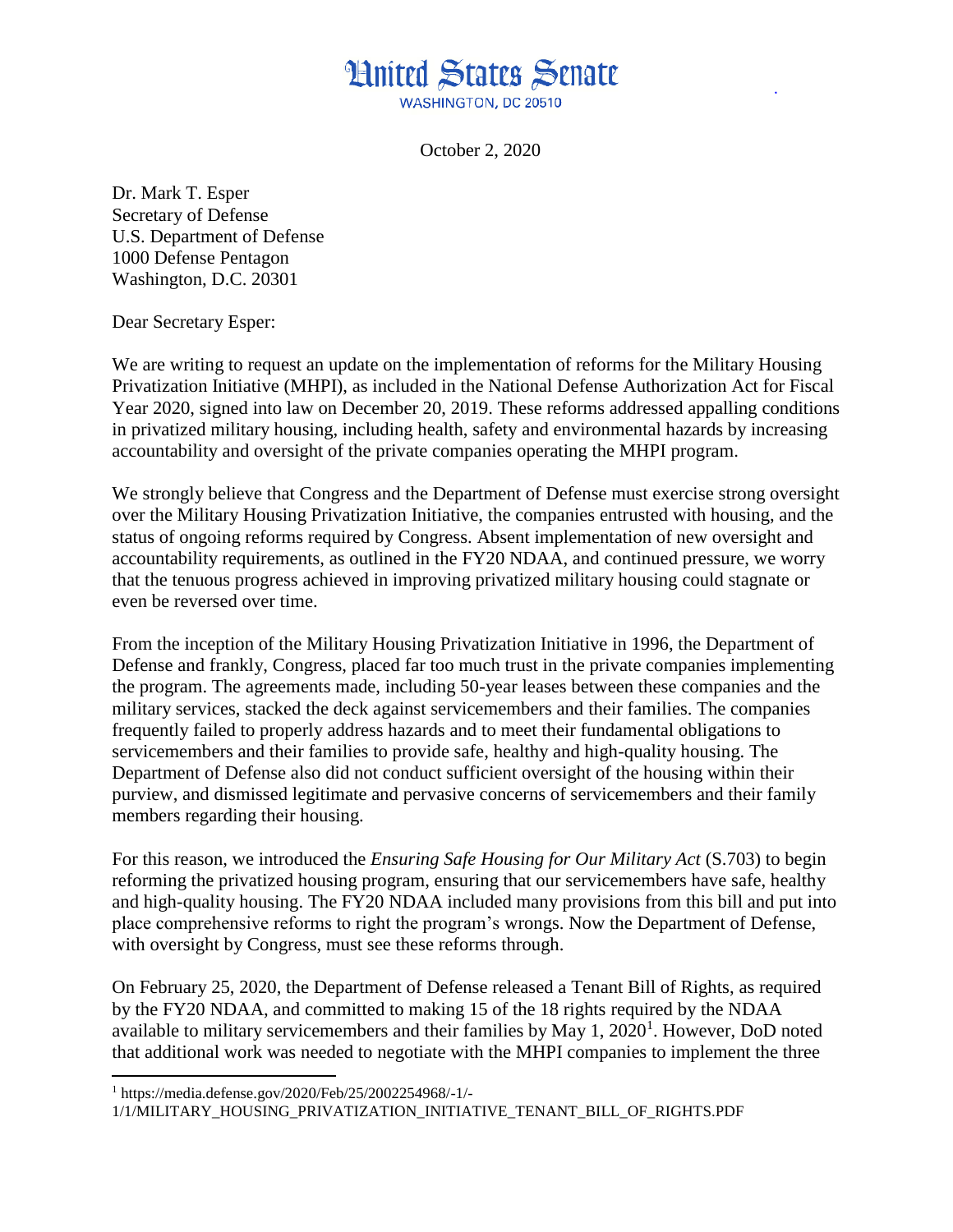remaining rights. These included: a process for dispute resolution, a mechanism for the withholding of Basic Allowance for Housing (BAH) payments when disputes arise between the companies and the tenants, and a means by which to make a housing unit's maintenance history accessible to tenants.

On June 1, 2020, the Department of Defense's Chief Housing Officer, Assistant Secretary of Defense for Sustainment, W. Jordan Gillis, stated that only 14 of the rights had largely been implemented, and that work still remained on implementing the  $15<sup>th</sup>$  right – the use of uniform forms and documents, including a standard lease across MHPI projects<sup>2</sup>. Negotiations with the MHPI companies related to the withholding of BAH, dispute resolution and work history records were still ongoing.

We write to request an update on the status of the four rights that have not been implemented: the withholding of the BAH, a dispute resolution mechanism, work history records and a standard lease. We also are seeking information on the progress of other provisions in the FY20 NDAA that were intended to further reform the privatized military housing program. In particular, we are interested in the status of the following requirements that were pulled from our legislation, the *Ensuring Safe Housing for Our Military Act* (S.703), and were subsequently included in the FY20 NDAA:

- the establishment of a standard for minimum credentials for health and environmental inspectors of privatized military housing;
- the approval of mold mitigation and pest control plans by installation commanders;
- the withholding of incentives fees if landlords have not met established guidelines and procedures, and whether this authority has been invoked since the FY20 NDAA's passage;
- whether landlords are now paying reasonable relocation costs in the event of health, safety or environmental hazards; and
- the prohibition on landlords imposing supplemental payments, in addition to rent, on tenants.

Finally, as negotiations continue with the private companies over the implementation of these remaining rights, we urge you to consider convening a temporary housing advisory group of independent experts to offer you sound counsel. Expertise from both within and outside of the DoD could supplement the Councils on Privatized Military Housing that were required by the FY20 NDAA, to ensure adequate protections for tenants. Multiple perspectives and deep expertise in housing, state and local housing regulations, and environmental hazards are necessary to make stronger agreements. Clearly, these areas are not the core expertise of Pentagon leadership, nor are they part of a military leader's career trajectory. The Department of Defense has a long history of using advisory groups to provide independent and informed advice, such as the Defense Innovation Board, Defense Science Board, Defense Advisory Committee on Women in the Services, and the Military Family Readiness Council.

 $\overline{a}$ 

<sup>2</sup> https://www.defense.gov/Explore/News/Article/Article/2204383/dod-chief-housing-officer-issues-memo-toprivatized-housing-tenants/